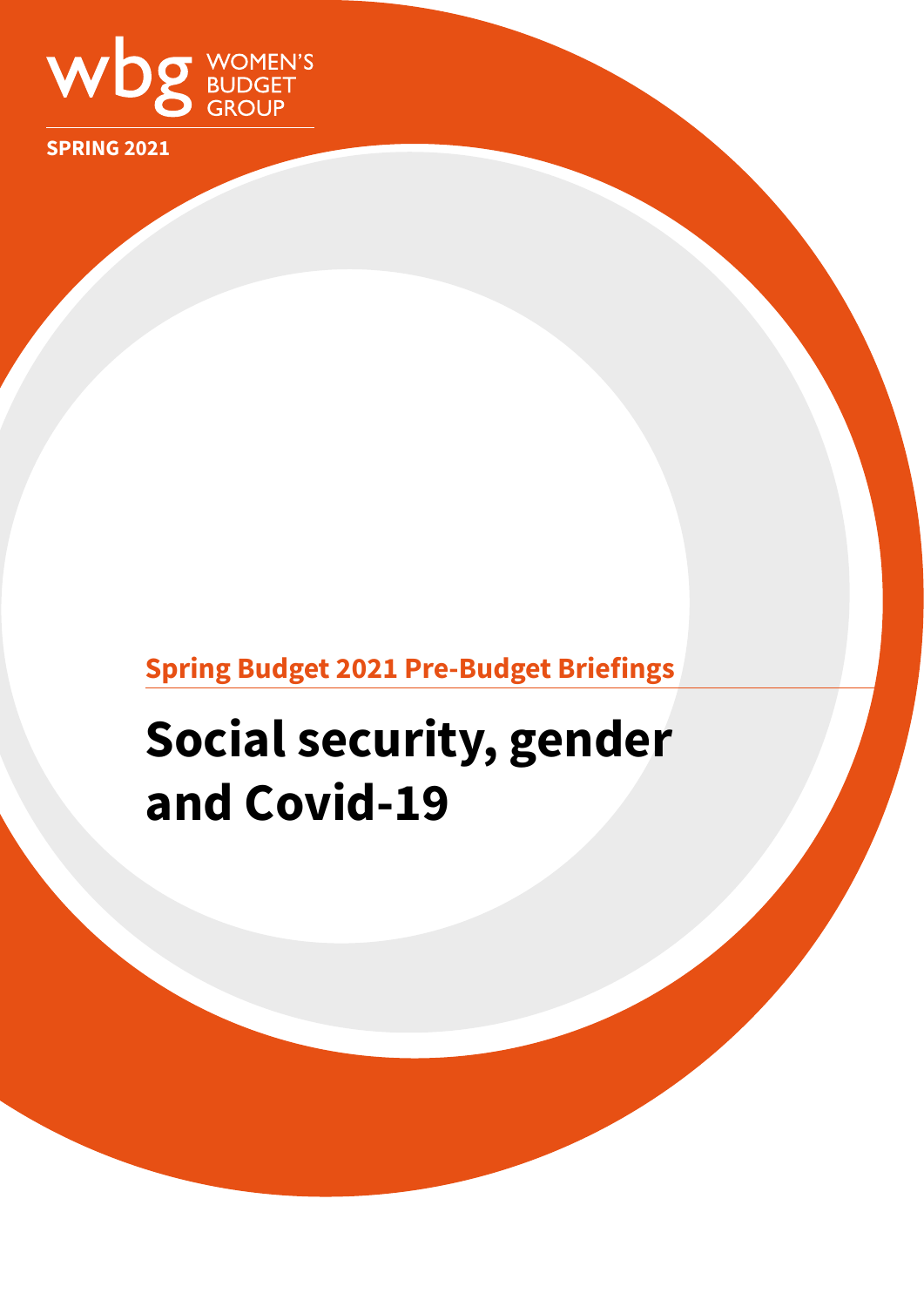

#### **Social security and gender**

*Pre Budget briefing from the UK Women's Budget Group*

#### **Key points:**

- Women are more likely than men to rely on social security for a larger part of their income because of their generally lower earnings, longer lives and greater caring responsibilities. Some groups of marginalised women are even more likely to rely on social security.
- The coronavirus pandemic has heightened the need for a social security system which provides protection against risk. The number of individuals on Universal Credit doubled to 6 million in January 2021 compared to March 2020. Food bank use and lone-parent poverty are also increasing.
- The Government has acted quickly to protect jobs but not enough has been done to reform the social security system to protect those out of work and/or on legacy benefits, with only a temporary reprieve to sanctioning (to July 2020), uplift for those on UC/WTC ( $E20$  per week to April 2021) and pegging of LHA to  $30<sup>th</sup>$  percentile of rents (to April 2021).
- As the crisis continues, it is crucial that restrictions to social security are lifted, and rates of payment are permanently increased. Removal of the temporary £20/week uplift for those on Universal Credit and Working Tax Credits threatens to drag hundreds of thousands into poverty.
- Gendered issues in the social security system long pre-date the pandemic; and cuts and policy changes since 2010 have increased children's, women's and in-work poverty.
- In particular, the introduction of UC, and other measures including the two-child limit, benefit cap and benefit freeze have gendered impacts. Lone parents, survivors of domestic abuse, disabled and BAME women have been particularly disadvantaged.
- In the longer term, insofar as is possible, social security should be non-means-tested, individually allocated and encourage the sharing of care. This should be done in consultation with users, with the impact on equality assessed at every stage, as part of a holistic review of public spending and taxation.

#### **Introduction**

Social security is a fundamental element of a caring economy that promotes well-being for all, decent living standards and opportunities for everyone to fulfil their potential in life. Protection against social risks such as illness, poverty and unemployment can come in many forms. Public services provide for health, care and personal safety needs; regulation protects workers and consumers; and benefits provide financial

support for those subject to social risks and facing additional costs, providing real income security and facilitating autonomy and agency for all.

The coronavirus pandemic and the economic impact of lockdowns have confirmed the importance of a system available to all in times of crises. Yet the current system, whilst providing indispensable support, is also falling short for millions of people, especially women.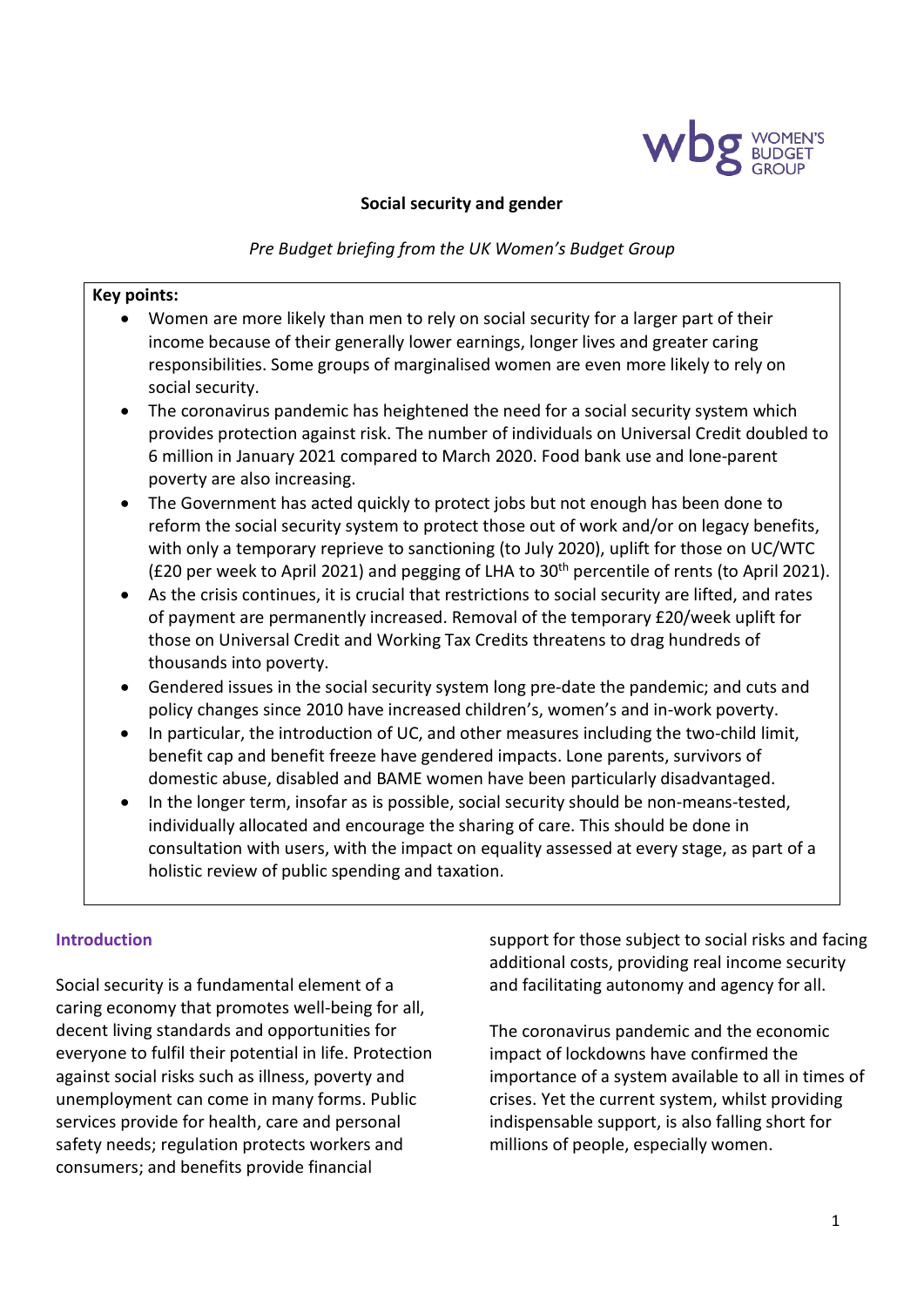This briefing explains how recent reforms to the social security system for working-age people in the UK have disproportionately disadvantaged women, especially minority women including BAME, [1](#page-2-0) disabled and migrant women and lone parents. It outlines how a generous and sustainable social security system is vital to the recovery of people's lives and the economy from the coronavirus pandemic and makes recommendations to create a social security system that provides universal social protection and promotes equality, justice, dignity and human rights.

Specifically, it analyses the gender impact of the following elements of the social security system in the context of Covid-19:

- **Universal Credit:** In 2013, the Coalition Government introduced Universal Credit (UC), which combined six means-tested benefits and tax credits into one single benefit, meanstested and paid monthly. [2](#page-2-0) From 2015, the Conservative Government introduced more restrictions to UC, in addition to the tighter conditionality and sanctioning, including:
	- o **The two-child limit** (2015) which limits the amount of extra means-tested help to two children, with one of few exceptions being a child conceived via rape.
	- o **The five-week wait** (reduced from six weeks in 2016) which means UC claimants wait at least five weeks from application to first payment.
	- o **The benefits freeze** (2016) which froze most payments so that they did not rise in line with inflation until 2020.
	- o **The benefit cap** (2016) which sets limits on how much social security many people can claim depending on their circumstances.
	- o **Cuts to the work allowance and taper rates** (2015) which limit how much people can earn without their Universal

Credit starting to be withdrawn. These have since been partially reversed.

- **Housing Benefit and Local Housing Allowance**: paid to help with the cost of accommodation, now paid as part of UC.
- **Child Benefit**: paid to most parents or guardians to help with the cost of raising children.
- **Statutory Sick Pay:** paid when employed people cannot attend work due to sickness.
- **Employment and Support Allowance (ESA)**  paid to those with a disability or health condition that affects how much they can work.
- **Disability Living Allowance (DLA) and/or Personal Independence Payment (PIP):** paid to help cover the additional costs of disability.
- **Other legacy benefits**, including **Jobseeker's Allowance** for those out of paid work. Migration to UC is not complete; so some people are still in receipt of so-called 'legacy' benefits and/or tax credits.

It should be noted that this briefing uses the shorthand 'social security' to mean *UK social security policy* that is primarily orchestrated from Westminster. Social security policy is reserved/devolved to different degrees in Wales, Scotland and Northern Ireland and devolved administrations have their own 'mitigation packages' to limit the more restrictive elements of UK policy since 2010.

### **Women and social security**

In the UK, women on average continue to earn less than men. This is cause and consequence of the fact that women continue to take on responsibility for more unpaid care work than men– of children, and older or disabled people leaving them with less time for paid work across a lifetime. $3$  This means that, on average, women are more likely to rely on social security and receive more of their individual and household income from the social security system than men.

<span id="page-2-1"></span><span id="page-2-0"></span><sup>&</sup>lt;sup>1</sup> Throughout the briefing we use the term BAME (Black, Asian and Minority Ethnicity) but we acknowledge the limitations of this term as the experiences of different people who will fall within that artificial grouping will vary considerably. Where it is possible to disaggregate by specific race and ethnicity, we do so. However, some data sets do not provide accurate enough sample sizes to do so.

<sup>&</sup>lt;sup>2</sup> Though it is possible to apply for Alternative Payment Arrangements (APAs) in certain circumstances. In Scotland and Northern Ireland there are other special payment arrangements.

<sup>3</sup> WBG (2020) Creating a caring economy: a call to action [\(https://bit.ly/3arV2aG\)](https://bit.ly/3arV2aG)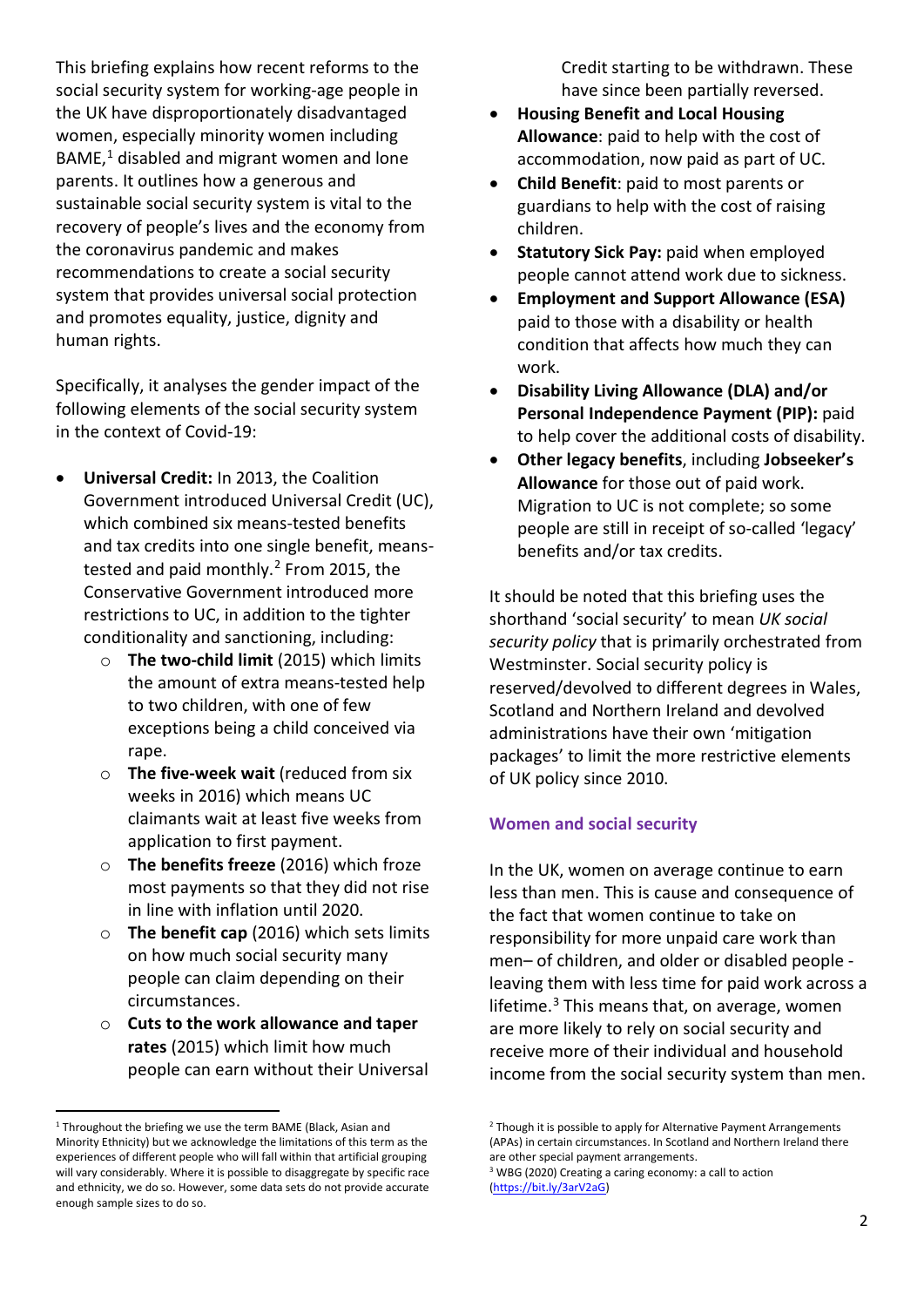There are also many women who cannot do paid work due to sickness, disability or caring responsibilities: women are the majority of disabled people and those caring for disabled people. [4](#page-3-0) A social security system that provides for these women is vital to recognise their humanity and wider contributions to society beyond paid employment.

Social security also has a vital role in securing economic independence for all women. Economic *dependence* makes women more vulnerable to domestic and sexual abuse and violence since they may be unable to leave abusive relationships, households or contexts due to financial constraints[.5](#page-3-1) And more generally, economic dependence can undermine autonomy and equality in relationships.

#### **Coronavirus and social security**

Coronavirus lockdowns have caused many sectors of the service-based British economy, including retail, hospitality and tourism, to close. Social distancing is required, putting limits on the number of consumers allowed in inside spaces and slowing demand for services. In 2021, a third full lockdown means more challenges for employers and workers, despite the extension of the job and income support schemes.

The Government has acted quickly to protect jobs by introducing the Coronavirus Job Retention scheme (CJRS) and the Self Employment Income Support Scheme (SEISS). However, the same level of protection has not been introduced for those already out of paid work. Universal Credit and Working Tax Credits (WTC) were given a small uplift (£20 per week) in response to the crisis and conditionality and sanctions were paused for the duration of the first lockdown (phased reintroduction from 1 July 2020).

Nonetheless, the Government has not intervened in the social security system at the level required to match the employment crisis ahead:

- The failure to also apply the increase to Employment and Support Allowance (ESA), Jobseeker's Allowance (JSA) and other legacy benefits will see many people miss out on this protection. [6](#page-3-2)
- There was only a minor change<sup>[7](#page-3-3)</sup> to Statutory Sick Pay (SSP). It is not enough to stop the spread of the virus or keep ill people safe and many people do not earn enough to qualify.<sup>[8](#page-3-4)</sup>
- For many non-EU migrant workers, the failure to lift the 'No Recourse to Public Funds' policy during lockdown will see many left without a safety net.
- The failure to lift restrictions such as the twochild limit and the benefit cap will mean that many cannot receive adequate support.

#### **Universal Credit and coronavirus**

Demand for Universal Credit (UC) has skyrocketed since March 2020:

- In August 2020, there were around 4.6 million households on universal credit, up from 2.6 million in March 2020 (6 million individuals are now claiming UC, double the number in March 2020).<sup>[9](#page-3-3)</sup>
- Young people have been disproportionately hit. The proportion of UC claimants that are 20-24 years old reached 13.3% in January 2021, up from 12.5% in March 2020.[10](#page-3-5)

The temporary £20 per week uplift for most on UC and WTC has provided substantial support and there are concerns about what will happen when this comes to an end in April 2021. A recent estimate projects that removing the uplift will remove £6.4 billion from household incomes

<span id="page-3-0"></span><sup>4</sup> WBG (2018) Disabled women and austerit[y https://bit.ly/3503OdA](https://bit.ly/3503OdA) <sup>5</sup> WBG (2021) Distribution of money within the household and current

<span id="page-3-2"></span><span id="page-3-1"></span>social security issues for couples in the U[K https://bit.ly/3k2HPbx](https://bit.ly/3k2HPbx) <sup>6</sup> WBG (2020) Social security and Coronavirus briefing <https://bit.ly/32IrCQA>

<span id="page-3-3"></span><sup>&</sup>lt;sup>7</sup> SSP is now also paid from day one of sickness in partial recognition of its importance in keeping people who are sick away from work and limiting the spread of the virus.

<span id="page-3-5"></span><span id="page-3-4"></span><sup>8</sup> The minimum earning requirement for SSP is £120 per week, well above many people's weekly wage, especially those on zero hour or part time

contracts. WBG calculated in May 2020 that women are 50% more likely than men to be ineligible for SSP: WBG calculations find that 15.5% of women in paid work in the UK are not eligible for SSP (12.5% of all workers and 10.6% of men are ineligible). We do not focus on SSP in this briefing. <https://bit.ly/32RwhQu>

<sup>9</sup> Department for Work and Pensions (2020) Universal credit statistics: 29 April 2013 to 14 January 2021 <http://bit.ly/3kjA3KK>  $10$  Ibid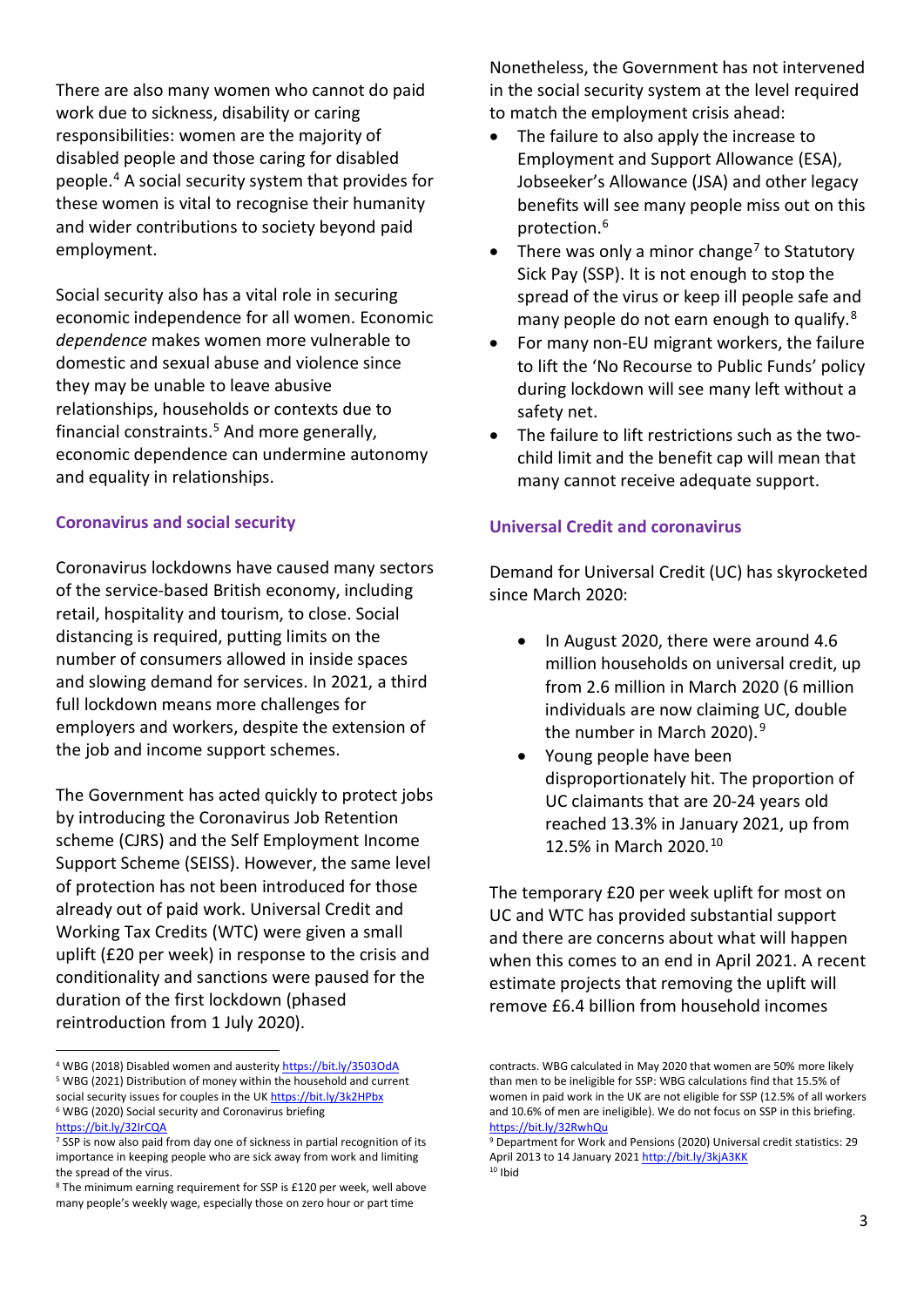annually and drag a further 760,000 individuals below the poverty line.<sup>[11](#page-4-0)</sup>

In addition, there are concerns that the five-week wait period for UC is forcing claimants into debt, with only repayable advances available.<sup>[12](#page-4-1)</sup> As a result, there are calls to reduce the wait time and/or provide non-repayable advances.

Social security has a vital role to play in keeping those without jobs safe, as well as ensuring that people do not travel to work if they are sick in the context of a pandemic. The increase in UC claims indicates that more people are claiming social security. This is likely to reflect increased levels of financial hardship across the UK.

#### **Social security before coronavirus**

WBG's 2019 briefing on Social Security and Gender<sup>[13](#page-4-2)</sup> gives a full account of changes made since 2010; only a short summary is provided here.

The problems in the current system long pre-date Covid-19. Cuts and changes made to benefits since 2010 have resulted in reductions of payments and increases in women's, children's and in-work poverty which will only be exacerbated by the recession ahead. [14](#page-4-3) The introduction of Universal Credit, the benefit cap, the two-child limit, the 'bedroom tax', the benefit freeze and other changes have exacerbated inequalities of gender, race<sup>[15](#page-4-4)</sup> and disability<sup>[16](#page-4-5)</sup>.

Tweaks made in the 2018, 2019 and 2020 fiscal statements are far outweighed by the successive freezes and cuts to awards of child benefit, most legacy benefits and tax credits, and UC elements since 2010. [17](#page-4-6) In 2020, the Chancellor confirmed the end of the benefits freeze, with an uprating of

1.7% from April 2020. For existing claimants this simply stops the situation getting worse but does not compensate for what has been lost during the four-year benefits freeze in 2016-2020.

#### **Gender impacts of changes since 2010**

#### *Universal Credit and women*

A 2020 report from the *House of Lords Economic Affairs Committee* found that UC is failing in its ambitions to 'make work pay', lift people out of poverty and provide income to meet basic needs. [18](#page-4-0) These failings particularly affect women because women are more likely to rely on the social security system at some point, as noted above. Key gender issues in relation to UC include:

- Cuts to work allowances in UC and the increased taper rate compared with tax credits for many 'second earners' reduce employment incentives and therefore the capacity of many women to enter employment or earn a decent living.
- Women are also most of victims/survivors of domestic abuse and the cuts to payments can leave survivors trapped with an abusive partner. [19](#page-4-1) Payment into a single bank account can make women more vulnerable to economic abuse. [20](#page-4-3)
- The work-related conditionality in UC affects a large group of women in particular for the first time. [21](#page-4-7) Parents of young children are expected to be available for (limited hours of) paid work and actively seeking it. This can be problematic in particular for lone parents (90% of whom are women) who struggle with combining job-seeking and looking after their children. And in couples the parental role of partners who are not the 'main carer' is not recognised in their work conditionality.

<span id="page-4-0"></span><sup>&</sup>lt;sup>11</sup> Harrop, A (2021) Who loses? The impacts of planned Universal Credit cuts across societ[y https://bit.ly/3qIAsZD](https://bit.ly/3qIAsZD)

<span id="page-4-1"></span><sup>12</sup> JRF (2021) UK Poverty 2020/2[1 https://bit.ly/3dkU2ab](https://bit.ly/3dkU2ab)

<span id="page-4-2"></span><sup>&</sup>lt;sup>13</sup> WBG (2019) Social security and gender: a story of increasing

vulnerabilit[y https://bit.ly/31L646B](https://bit.ly/31L646B)

<span id="page-4-3"></span><sup>&</sup>lt;sup>14</sup> Joseph Rowntree Foundation (2020) What has driven the rise of in-work poverty[? https://bit.ly/2ES2oqI](https://bit.ly/2ES2oqI)

<span id="page-4-4"></span><sup>15</sup> WBG (2019) Intersecting inequalitie[s https://bit.ly/31OkyTu](https://bit.ly/31OkyTu)

<span id="page-4-5"></span><sup>&</sup>lt;sup>16</sup> WBG (2018) Disabled women and austerity<https://bit.ly/2GdtkBP> <sup>17</sup> WBG (2019) Social security and gender: a story of increasing

<span id="page-4-7"></span><span id="page-4-6"></span>vulnerability <https://bit.ly/31L646B>

<sup>&</sup>lt;sup>18</sup> House of Lords Economic Affairs Committee (2020) Universal Credit isn't working: proposals for policy refor[m https://bit.ly/2YSWZHd](https://bit.ly/2YSWZHd) <sup>19</sup> Women's Aid, 2017, Women's Aid responds to the Department for Work and Pensions' 'Benefit Cap: Number of Households capped to May 2017' report,<https://bit.ly/2PArYE8>

<sup>20</sup> Marilyn Howard and Amy Skipp (2015) *Unequal, trapped & controlled: Women's experience of financial abuse and potential implications for Universal Credit*, Women's Aid and TU[C https://bit.ly/2JDJa7F](https://bit.ly/2JDJa7F) ; WBG (2021) Distribution of money within the household and current social security issues for couples in the U[K https://bit.ly/3k2HPbx](https://bit.ly/3k2HPbx) <sup>21</sup> WBG (2017) Universal Credit: A 2017 briefing from the UK Women's Budget Grou[p https://bit.ly/3gVos1a](https://bit.ly/3gVos1a)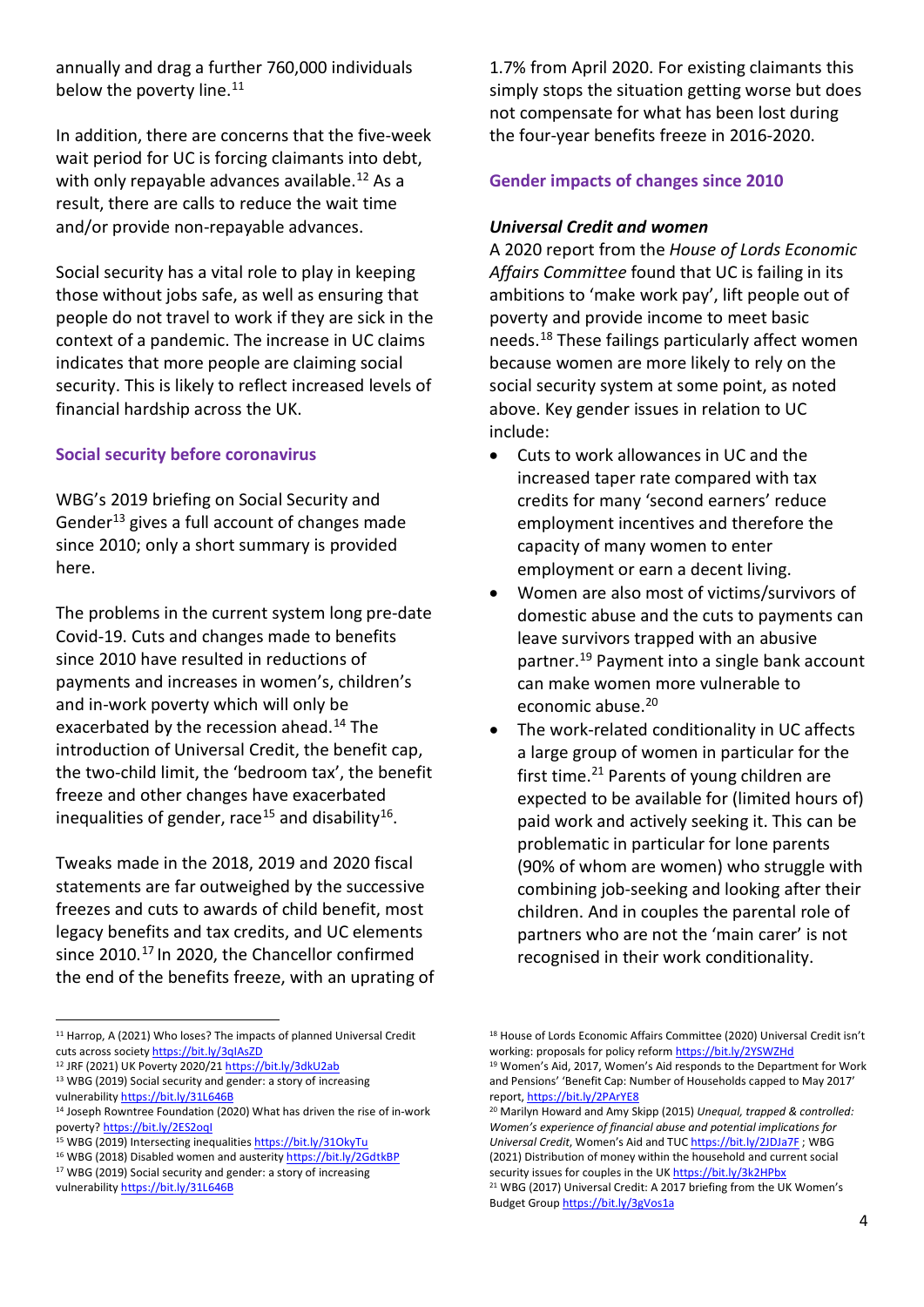There is concern that there is little awareness amongst Jobcentre staff of the complexities of gender roles and relationships.<sup>[22](#page-5-0)</sup>

#### *Child benefit*

Since 2013, the universal nature of Child Benefit has been compromised by the High-Income Child Benefit Tax Charge (HICBTC). Those with an income over £50,000 per year with one or more children living in their household must pay a charge, in effect additional income tax, to pay back some or all of the child benefit received by themselves or their partner, unless it is given up. The real value of Child Benefit has also been significantly reduced by consecutive freezes and/or uprating by less than inflation.<sup>[23](#page-5-1)</sup>

Women have been disproportionately affected by these cuts as they account for around 9 out of 10 Child Benefit recipients. Children often live in poverty because their mothers do so. During this pandemic, with schools closed for nearly half the school year and child poverty increasing, the easiest and most effective way to protect all children from disadvantage would be to increase Child Benefit.

#### *Disabled women and disability/incapacity benefits*

Disabled people have unique needs for social security, especially during the coronavirus pandemic when they may be required to stay at home and shield. Nonetheless, a similar pattern of punitive cuts since 2010 emerges in relation to social security for disabled people.

Women have been disproportionately affected by cuts to disability benefits, both as claimants and as carers. 55% of disabled adults and of those claiming Personal Independence Payment (PIP) are women and 58% of carers are women (60% among those caring for more than 50 hours per week).<sup>[24](#page-5-2)</sup> Cuts to Disability Living Allowance (DLA) (and its replacement by PIP), and to Employment

and Support Allowance (ESA), were achieved through a combination of changes to uprating and to eligibility conditions, as well as cuts to amounts. One of the most significant changes to amounts was the alignment of ESA to JSA rates from April 2017 for those in the work-related activity group, as well as the limiting of contributory ESA for this group to a year.

DLA/PIP is a non-contributory, non-means-tested benefit designed to help with the additional costs of a disability or health condition. ESA is either a contributory benefit or a means-tested benefit<sup>[25](#page-5-3)</sup> designed to partly compensate for the loss of income as a result of work incapacity (temporary or permanent). As in the case of other workingage benefit cuts, reductions in the level of support for disability may be framed as a labour market activation policy. However, recent government decisions have created a tougher regime that restricts people's 'enabling' opportunities rather than fostering them. Cuts to social care and other social services have a role to play in this discrimination. [26](#page-5-0)

#### *Housing benefit and tenants[27](#page-5-4)*

Housing benefit has suffered some of the biggest cuts over the past eight years. The 'bedroom tax' (or under occupancy penalty), affecting social housing tenants, is the most well-known. However, there have also been a series of changes affecting private-sector tenants on Housing Benefit (known as Local Housing Allowance or LHA), around two-thirds of whom are women. [28](#page-5-5)

Most significant of these are the introduction (and reduction) of the benefit cap, and changes to LHA rates. In 2011 LHA rates were reduced from the 50<sup>th</sup> percentile of local rents for properties of the relevant size to the 30<sup>th</sup> percentile and then, in 2013, indexed only to the Consumer Price Index, which is often significantly

<span id="page-5-4"></span><span id="page-5-0"></span><sup>&</sup>lt;sup>22</sup> In 2018, a Work and Pensions Committee Inquiry found that service providers reported that training on domestic abuse 'lack[ed] detail' <https://bit.ly/2YWJupI>

<span id="page-5-1"></span><sup>&</sup>lt;sup>23</sup> Bennett, F. and Himmelweit, S. (2020) Taxation and social security: overview paper for the WBG Commission on a Gender-Equal Economy <https://bit.ly/3jtml6a>

<span id="page-5-5"></span><span id="page-5-2"></span><sup>&</sup>lt;sup>24</sup> See Carers UK fact shee[t http://bit.ly/2lCyN5d](http://bit.ly/2lCyN5d)

<span id="page-5-3"></span><sup>&</sup>lt;sup>25</sup> The means-tested element of ESA is being replaced by UC.

<sup>&</sup>lt;sup>26</sup> WBG (2019) Gender and social car[e https://bit.ly/2YXzH2W](https://bit.ly/2YXzH2W) <sup>27</sup> WBG's report 'A Home of Her Own: Women and Housing' (2019) contains more detail on housing policy but there are important interactions with the social security system to cover here. <https://bit.ly/3bf90M1>

<sup>&</sup>lt;sup>28</sup> Private-rented sector housing benefit caseload (House of Common Library figures)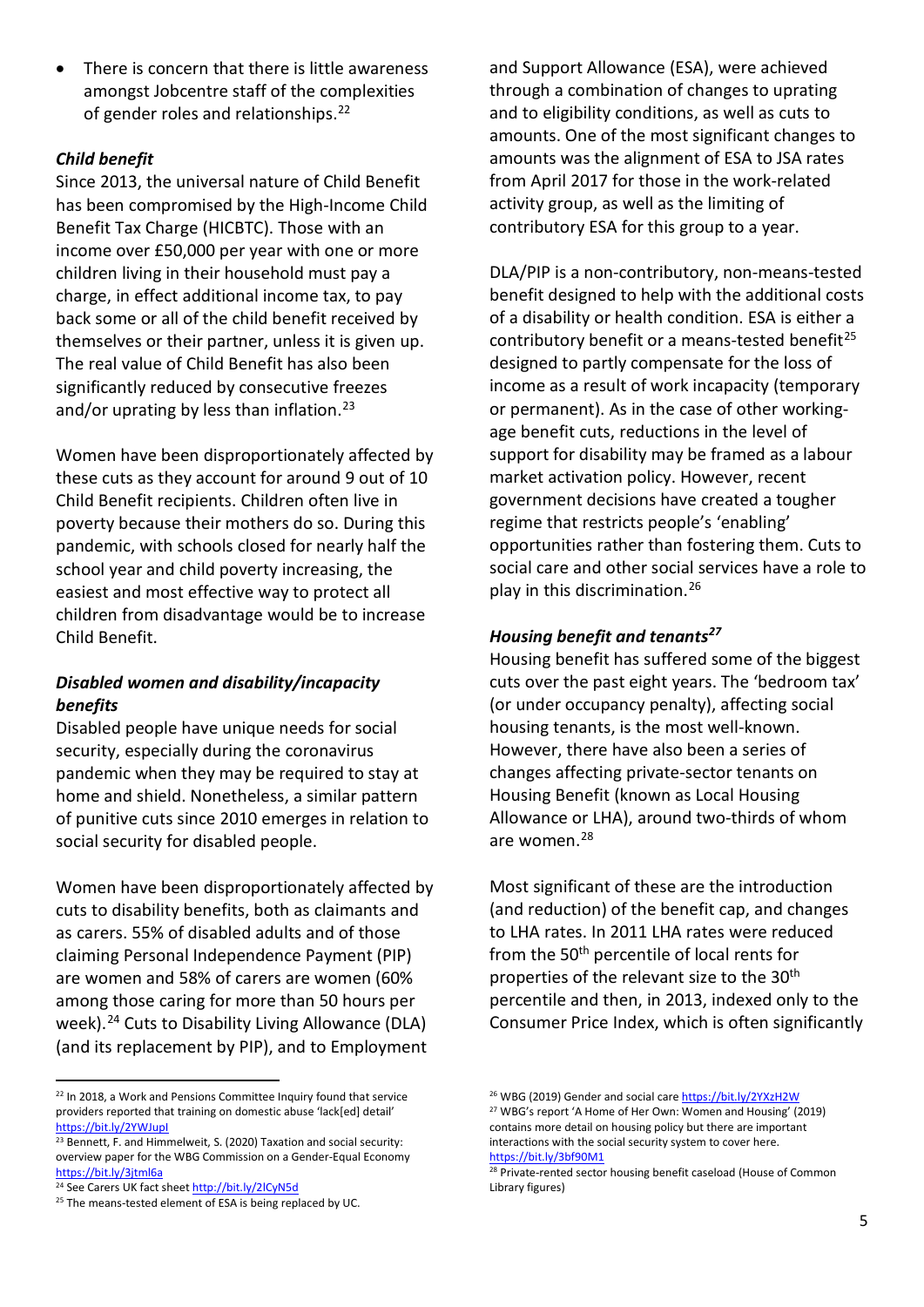lower than rental increases. [29](#page-6-0) This has left the majority of low-income private renters facing a shortfall between the LHA they can claim and their actual rents. [30](#page-6-1) The subsequent benefit freeze meant that many LHA payments did not even cover the  $30<sup>th</sup>$  percentile of rents in 2019.<sup>[31](#page-6-2)</sup> Evictions were suspended and the LHA increased to the lowest 30<sup>th</sup> percentile of local rents in response to the coronavirus lockdown, but there has been no 'rent freeze' equivalent to the 'mortgage holiday'. The eviction suspension has been extended until March 2021 but continues to raise concerns about a spike in the number of people facing homelessness next year. Moratoriums only delay, not end, the accumulation of rent arrears, debt and poverty.

#### *Migrant women***[32](#page-6-0)**

Many non-EU migrant women and men have a condition on their visas which means that they have no access to certain public funds, including housing benefit or support and Universal Credit. This is called 'No Recourse to Public Funds' (NRPF). NRPF leaves many women on family and dependant visas economically dependent on their partners and facing destitution if the relationship breaks down. Undocumented women and asylum seekers also do not have access to adequate support. [33](#page-6-3) Most refuges cannot accept women with NRPF as they depend on Housing Benefit to fund their services, leaving such women with very limited housing options. Many migrant women are forced to return to their abuser, depend on friends and acquaintances or find other means of survival – options which put them at risk of further harm. These are all parts of the hostile environment created towards migrants.

#### **Recommendations**

In the short term, the Government should act to prevent further poverty and hardship resulting from the coronavirus pandemic, by:

1. **Lifting restrictions on benefits that are untenable during the outbreak:** Local

Housing Allowance (LHA) rates should be raised to the 50<sup>th</sup> percentile of rents; the benefit cap, under-occupancy penalty (or 'bedroom tax') and two-child limit should be abolished; and the personal allowance in Universal Credit and Working Tax Credits further increased, or at least, the uplift made permanent and proportional to household size.

- 2. **Get Universal Credit to claimants sooner by making advances non-repayable grants**: Currently families are having to wait five weeks for a payment, or accrue debt in the form of an advance, which is only available as a loan. At least during the crisis, the Government should convert this into a nonrepayable grant.
- 3. **Increase Employment and Support Allowance, Jobseeker's Allowance** and other benefit payments in line with the rise in Universal Credit and Working Tax Credits.
- 4. **Increase Child Benefit, to £50 per child**: the Covid-19 outbreak threatens to exacerbate child poverty, and the lockdown increased costs for households with children, especially while schools are closed. An uplift is necessary to ensure children do not lose out.
- 5. **Lift the 'No Recourse to Public Funds' condition**: Excluding many migrant women from support risks exposing them to the virus, which threatens the public health response, and fails to recognise the vital role many migrant workers are playing in combating the pandemic.

In the longer term, the coronavirus crisis presents a moment when public attitudes to social security may change, since many people who may never have imagined themselves doing so are now relying on social protection in one form or another, whether it be the Coronavirus Job Retention Scheme (CJRS) via their wages from their employer, Self-employment Income Support Scheme (SEISS), Jobseeker's Allowance and/or Universal Credit. This could spur on the political

<span id="page-6-0"></span><sup>&</sup>lt;sup>29</sup> Andrew Hood, IFS, at post Autumn Statement briefing, 26 November 2015[: http://bit.ly/2llI5Hq](http://bit.ly/2llI5Hq)

<span id="page-6-3"></span><span id="page-6-1"></span><sup>30</sup> Institute for Fiscal Studies (2017) *The cost of housing for low-income renters* <http://bit.ly/2zQZZGa>

<span id="page-6-2"></span><sup>&</sup>lt;sup>31</sup> WBG (2019) A Home of Her Own: women and housing <https://bit.ly/3bf90M1>

<sup>&</sup>lt;sup>32</sup> For more on migrant women's experiences of the social security system read our 2020 briefing 'Migrant women and social security' <https://bit.ly/3hN6rDq>

<sup>33</sup> Women for Refugee Women (2020) Will I ever be safe? Asylum seeking women and destitutio[n https://bit.ly/32IquMZ](https://bit.ly/32IquMZ)